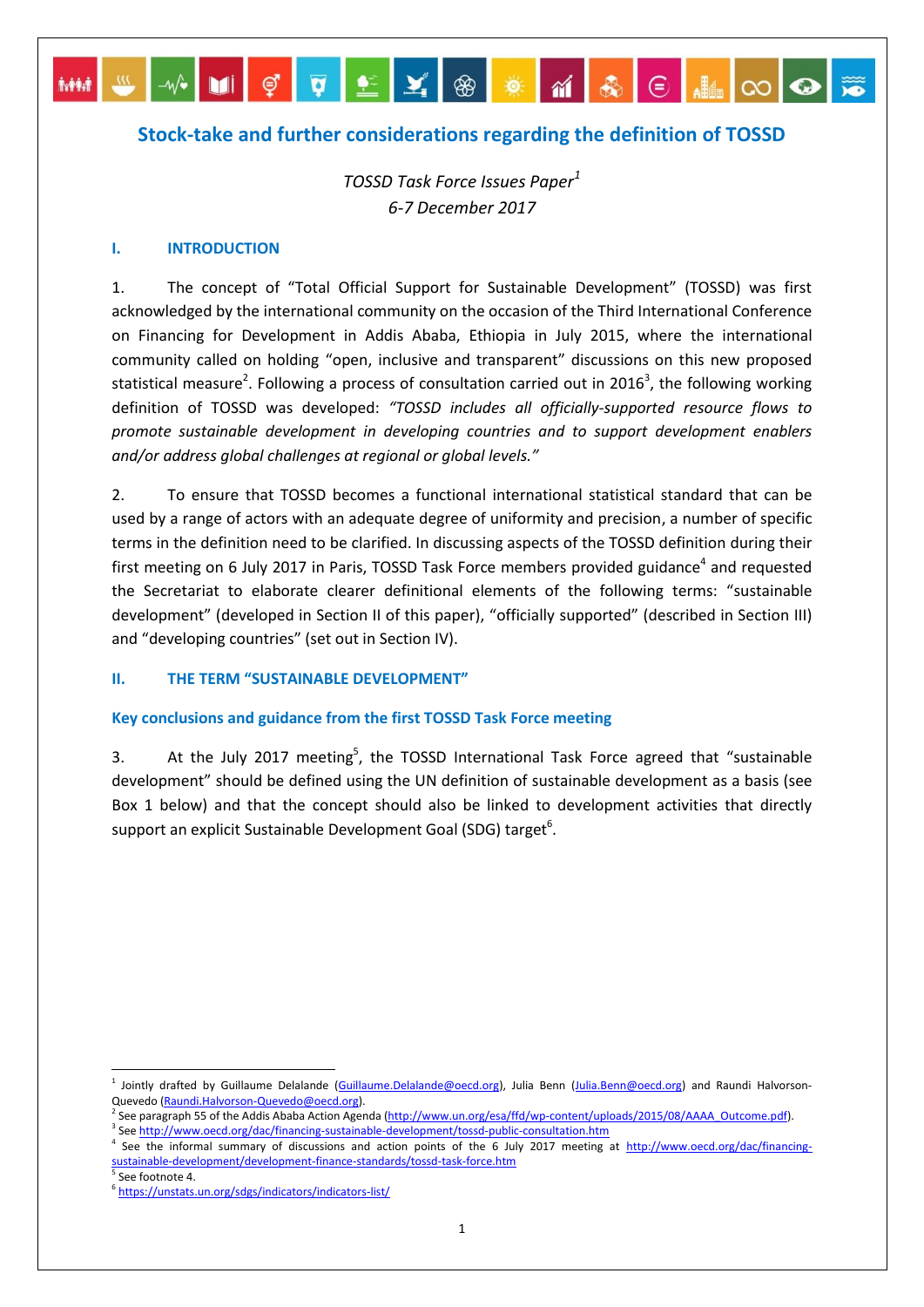#### **Box 1. What is sustainable development?<sup>7</sup>**

- *Sustainable development has been defined as development that meets the needs of the present without compromising the ability of future generations to meet their own needs.*
- *Sustainable development calls for concerted efforts towards building an inclusive, sustainable and resilient future for people and planet.*
- *For sustainable development to be achieved, it is crucial to harmonize three core elements: economic growth, social inclusion and environmental protection. These elements are interconnected and all are crucial for the well-being of individuals and societies.*
- *Eradicating poverty in all its forms and dimensions is an indispensable requirement for sustainable development. To this end, there must be promotion of sustainable, inclusive and equitable economic growth, creating greater opportunities for all, reducing inequalities, raising basic standards of living, fostering equitable social development and inclusion, and promoting integrated and sustainable management of natural resources and ecosystems.*

4. In addition, during the 6 July meeting, one Task Force member recommended looking at the work the Conference of European Statisticians (CES), in particular its 2013 [recommendations on](https://www.unece.org/fileadmin/DAM/stats/publications/2013/CES_SD_web.pdf)  [measuring sustainable development.](https://www.unece.org/fileadmin/DAM/stats/publications/2013/CES_SD_web.pdf)<sup>8</sup> Research carried out by the Secretariat on the work of the CES highlighted that:

- The TOSSD Task Force has taken the same direction as the CES by taking as a starting point the definition of sustainable development contained in the "Brundtland Report"<sup>9</sup> and by linking the definition with the SDG framework.<sup>10</sup>
- It seems appropriate to operationalise the definition of sustainable development at the level of SDG targets, which are global, rather than indicators, which are more meaningful at the regional, national and local levels<sup>11</sup>. (The findings from a CES Survey on NSOs' strategies and plans related to statistics for SDGs illustrate this – in the European region 68% of countries plan to develop specific national SDG indicators.<sup>12</sup>)

<sup>&</sup>lt;sup>7</sup> See the section "What is Sustainable Development?" in the FAQ section at: [http://www.un.org/sustainabledevelopment/development](http://www.un.org/sustainabledevelopment/development-agenda)[agenda](http://www.un.org/sustainabledevelopment/development-agenda)

<sup>&</sup>lt;sup>8</sup> See[: https://www.unece.org/stats/sde.html.](https://www.unece.org/stats/sde.html) The CES has carried out a systematic programme of work to assist national statistical offices in the United Nations Economic Commission for Europe (UNECE) zone to measure and monitor the SDGs. An initial set of [recommendations on measuring](https://www.unece.org/fileadmin/DAM/stats/publications/2013/CES_SD_web.pdf) sustainable development agreed in 2013 provided UNECE countries with a measurement framework based on then-current theoretical concepts and policy concerns.

<sup>9</sup> The Brundtland Report summarised sustainable development as "… development that meets the needs of the present without compromising the ability of future generations to meet their own needs. It contains within it two key concepts: i) the concept of 'needs', in particular the essential needs of the world's poor, to which overriding priority should be given; and ii) the idea of limitations imposed by the state of technology and social organisation on the environment's ability to meet present and future needs. This definition laid the groundwork for subsequent work by the international community to clarify how sustainable development could be achieved through the 17 goals agreed at the UN Sustainable Development Summit in 2015. See Report of the World Commission on Environment and Development: Our Common Future", Chapter 2 "Towards Sustainable Development", p. 41 (New York: UN, 1987).

 $10$  In 2015, following adoption of the 2030 Agenda, the CES established a special task force to adjust the CES recommendations to the SDGs and their targets. The task force has completed the first phase of this work, which inter alia defined how the themes and dimensions in the CES framework should be adjusted in the light of the SDGs and targets, and explored different ways of mapping the SDGs and targets to the adjusted CES framework. The second phase, which is focused on assessing the suitability of the global indicator list for the UNECE region, is currently underway. See paragraph 1 in **ECE/CES/BUR/2016/FEB/4**.

<sup>&</sup>lt;sup>11</sup> See ECE/CES/2017/2 - [Conference of European Statisticians' Road Map on Statistics for Sustainable Development Goals, First Edition](https://www.unece.org/fileadmin/DAM/stats/documents/ece/ces/2017/CES_Road_Map_for_SDGs_First_Edition_final.pdf) - 13 July 2017.

<sup>&</sup>lt;sup>12</sup> See the ["Findings from Survey on NSOs' strategies and plans related to statistics for SDGs"](https://www.unece.org/fileadmin/DAM/stats/documents/ece/ces/ge.32/2017/mtg1/PDF/EN_EM_1C1-UNECE-Results_of_Survey_on_NSOs.pdf), carried out by the United Nations Economic Commission for Europe Statistical Division (April 2017).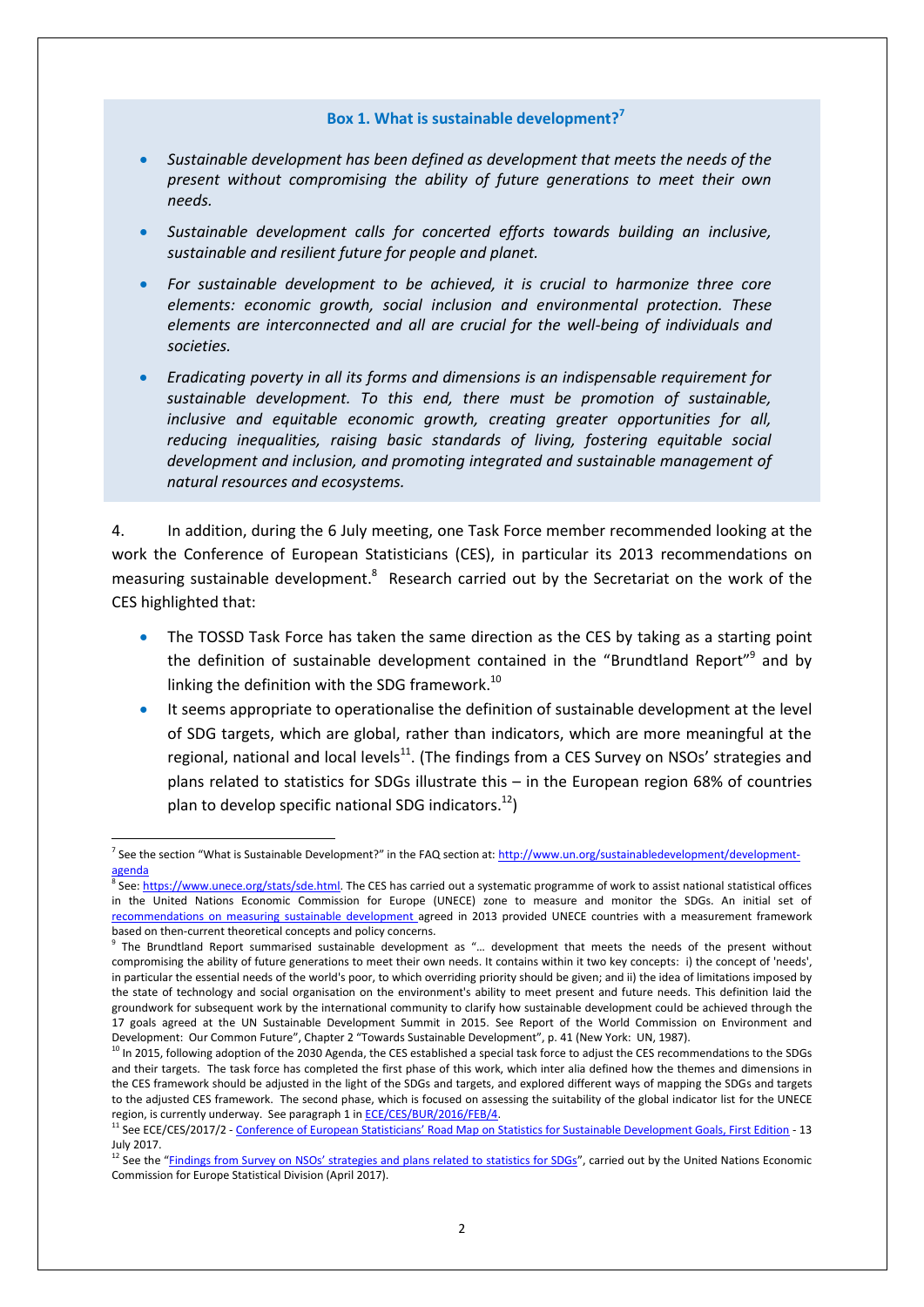Strong engagement with the United Nations, e.g. the UN Inter Agency Group on the SDGs (IAEG SDG), is instrumental in elaborating and maintaining a measurement framework for SDG indicators or finance.

# **Proposed definition of sustainable development in the context of TOSSD**

5. Following guidance provided by the Task Force, the following definition is proposed for the term "Sustainable Development" in the context of TOSSD:

# **Box 2. Proposed definition of sustainable development in the context of TOSSD**

- *The concept of "Sustainable Development" in the context of TOSSD is defined as development that meets the needs of the present without compromising the ability of future generations to meet their own needs.*
- *An activity is defined to support sustainable development if it directly contributes to a specific SDG target as identified in the official list of SDG targets developed and maintained by the United Nations Statistical Commission (UNSC<sup>13</sup>).*

6. The definition of "sustainable development" as outlined above raises two further questions. First, how can the time-bound nature of the SDG framework, which sets targets only up to the year 2030, be reconciled with the necessity to implement a TOSSD framework tracking cross-border flows to developing countries over a longer period, beyond the year 2030? Secondly, how can the TOSSD framework accommodate changes to the SDG targets in a pragmatic way?

7. While the SDG framework and its related targets are time-bound, it seems reasonable to assume that a framework to support international development at the global level will continue to be in place beyond the year 2030, and that it will be possible to adjust this definition in the future in line with the evolution of the SDG framework beyond 2030. As any changes to the SDG framework will have to be agreed by the UNSC, it is proposed that providers be authorised automatically to report against any new target (or any amended target) the year following its adoption by the UNSC. Similarly, in the event that a target is removed from the SDG target list, providers would no longer be able to report activities against this target the year following its removal from the list.

# **Issue for discussion**

TOSSD Task Force members are invited to express their views regarding the following questions:

- *Is the proposed definition of sustainable development for the TOSSD statistical system as outlined above appropriate and adequate?*
- *Should a TOSSD eligibility criterion stipulate that the resources provided directly support an SDG target – despite the time-bound nature of the SDG targets? Would there be alternatives?*
- *Do Task Force members agree with the proposed mechanism for aligning TOSSD reporting to any future changes made to the SDG targets?*

<sup>1</sup> <sup>13</sup> <https://unstats.un.org/sdgs/indicators/indicators-list/>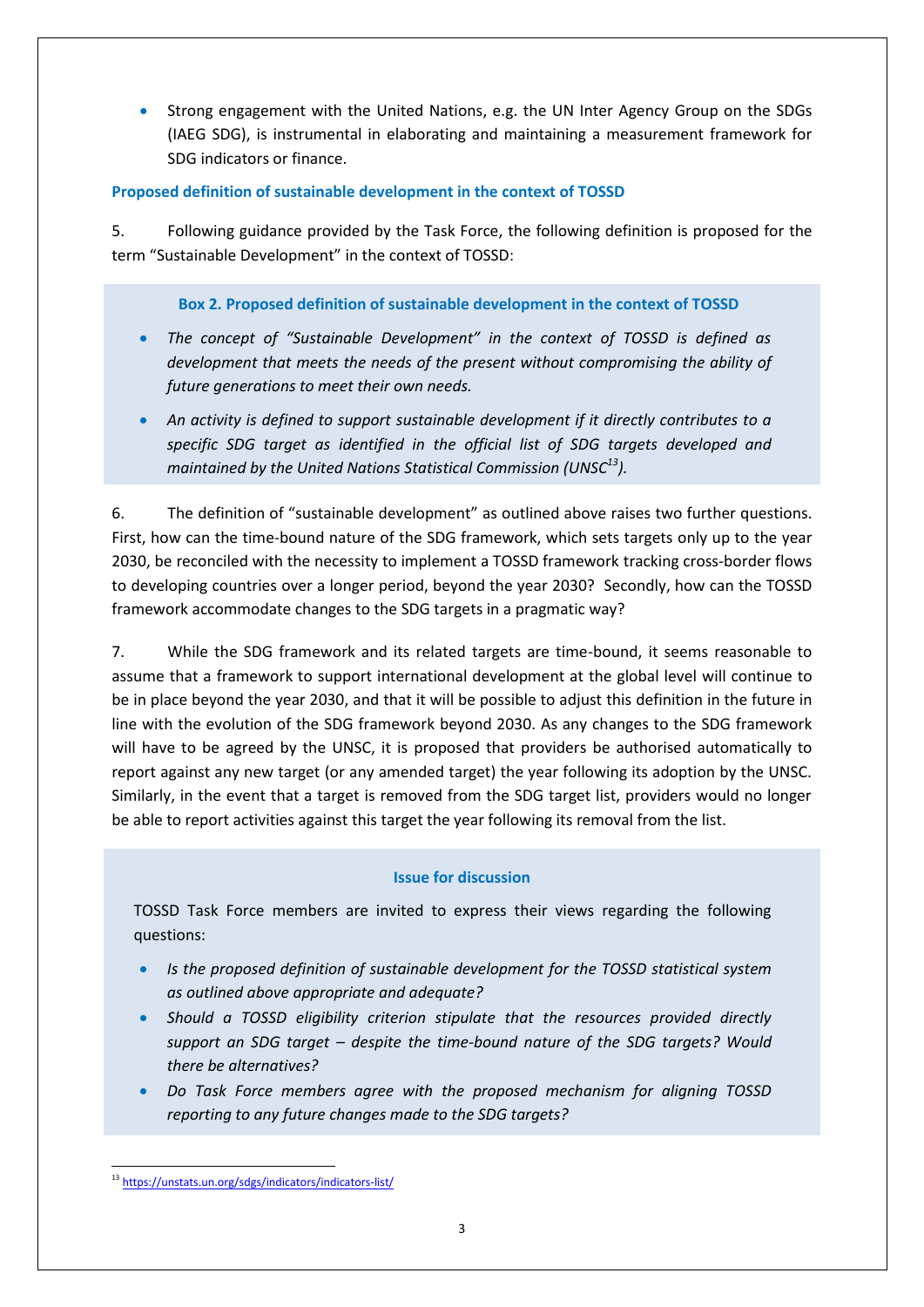### **III. THE TERM "OFFICIALLY SUPPORTED"**

#### **Key conclusions and guidance from the first TOSSD Task Force meeting**

8. During the meeting of 6 July  $2017^{14}$ , Task Force members agreed that limiting TOSSD eligibility to only "official" flows would not enable development actors to see the full and exact picture of development finance at country level. They thus supported including "officially supported" resources in the TOSSD framework. Most Task Force members were of the view that while amounts mobilised from the private sector through official interventions should be part of the framework, they should be presented separately. Finally, "official flows" were interpreted as including both state-owned enterprises and companies "under significant government influence".

9. The Task Force asked the Secretariat to further elaborate an operational definition of the terms "officially supported" and "companies under significant government influence" to clarify how data on these companies' activities could be captured in a practical manner.

#### **The definition of the term "officially supported" in the TOSSD definition**

10. The issues paper for the 6 July meeting<sup>15</sup> provided key elements to take into account in defining the term "officially supported". In particular, it recalled that, in the context of traditional aid, "official" flows are defined as flows provided by i) official agencies, including state and local governments or by their executive agencies or ii) public enterprises. It also recalled critical notions covered in the term "officially supported", namely i) official resources provided through a grant, a debt instrument or an equity investment and ii) private resources mobilised by official interventions, recognising that these interventions may or may not constitute flows themselves (e.g. guarantee schemes do not constitute flows as such until their activation). <sup>16</sup> The term "official" would not cover adequately this latter dimension.

11. The IMF *Balance of Payments and International Investment Position Manual - Sixth Edition (BPM6)<sup>17</sup>* provides an international reference point for defining "control" or "influence" (see Box 3 below). The definition is based on ownership of equity that gives voting power in an enterprise; a voting power above 50 per cent is defined as control while a voting power above 10 but less than 50 per cent is defined as significant influence. There are two ways of achieving control – through direct ownership or indirectly through a chain of ownership. (See illustration in Figure 1.)

<sup>&</sup>lt;sup>14</sup> See the informal summary of discussion and action points of the 6 July 2017 meeting a[t http://www.oecd.org/dac/financing-sustainable](http://www.oecd.org/dac/financing-sustainable-development/development-finance-standards/tossd-task-force.htm)[development/development-finance-standards/tossd-task-force.htm](http://www.oecd.org/dac/financing-sustainable-development/development-finance-standards/tossd-task-force.htm)

<sup>&</sup>lt;sup>15</sup> See the issues paper and entitled "*Clarifying key concepts embedded in the TOSSD definition*" on the **TOSSD International Task Force web** [page.](http://www.oecd.org/dac/financing-sustainable-development/development-finance-standards/tossd-task-force.htm)

<sup>&</sup>lt;sup>16</sup> See also the issues paper entitled "TOSSD reporting in practice" for discussion under item 4 of the meeting agenda.

<sup>17</sup> <http://www.imf.org/external/pubs/ft/bop/2007/pdf/bpm6.pdf>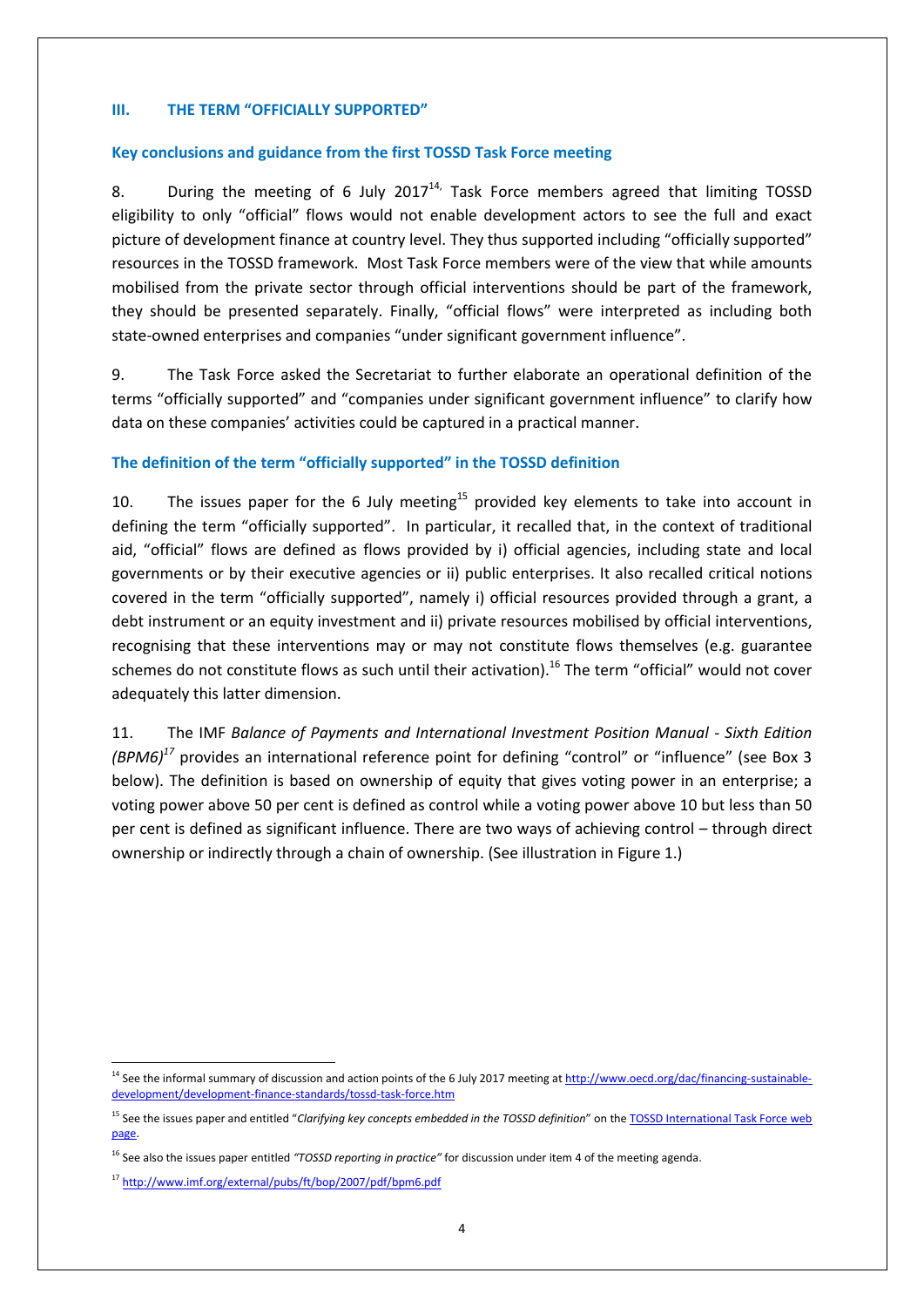# **Box 3. Extract of the IMF BoP Manual (See Chapter 6, Section B., Sub-Section c., para 6.12. to 6.14 – pp 101-102)**

*6.12 Control or influence may be achieved directly by owning equity that gives voting power in the enterprise, or indirectly by having voting power in another enterprise that has voting power in the enterprise. Accordingly, two ways of having control or influence are identified:* 

*(a) Immediate direct investment relationships arise when a direct investor directly owns equity that entitles it to 10 percent or more of the voting power in the direct investment enterprise.* 

- *Control is determined to exist if the direct investor owns more than 50 percent of the voting power in the direct investment enterprise.*
- *A significant degree of influence is determined to exist if the direct investor owns from 10 to 50 percent of the voting power in the direct investment enterprise.*

*(b) Indirect direct investment relationships arise through the ownership of voting power in one direct investment enterprise that owns voting power in another enterprise or enterprises, that is, an entity is able to exercise indirect control or influence through a chain of direct investment relationships. (…)*

*6.14 The principles for indirect transmission of control and influence through a chain of ownership for the purposes of paragraph 6.12(b) are as follows: (…) (c) Influence can be passed only through a chain of control but not beyond.*



**Figure 1: Simplified illustration of government influence through a chain of ownership**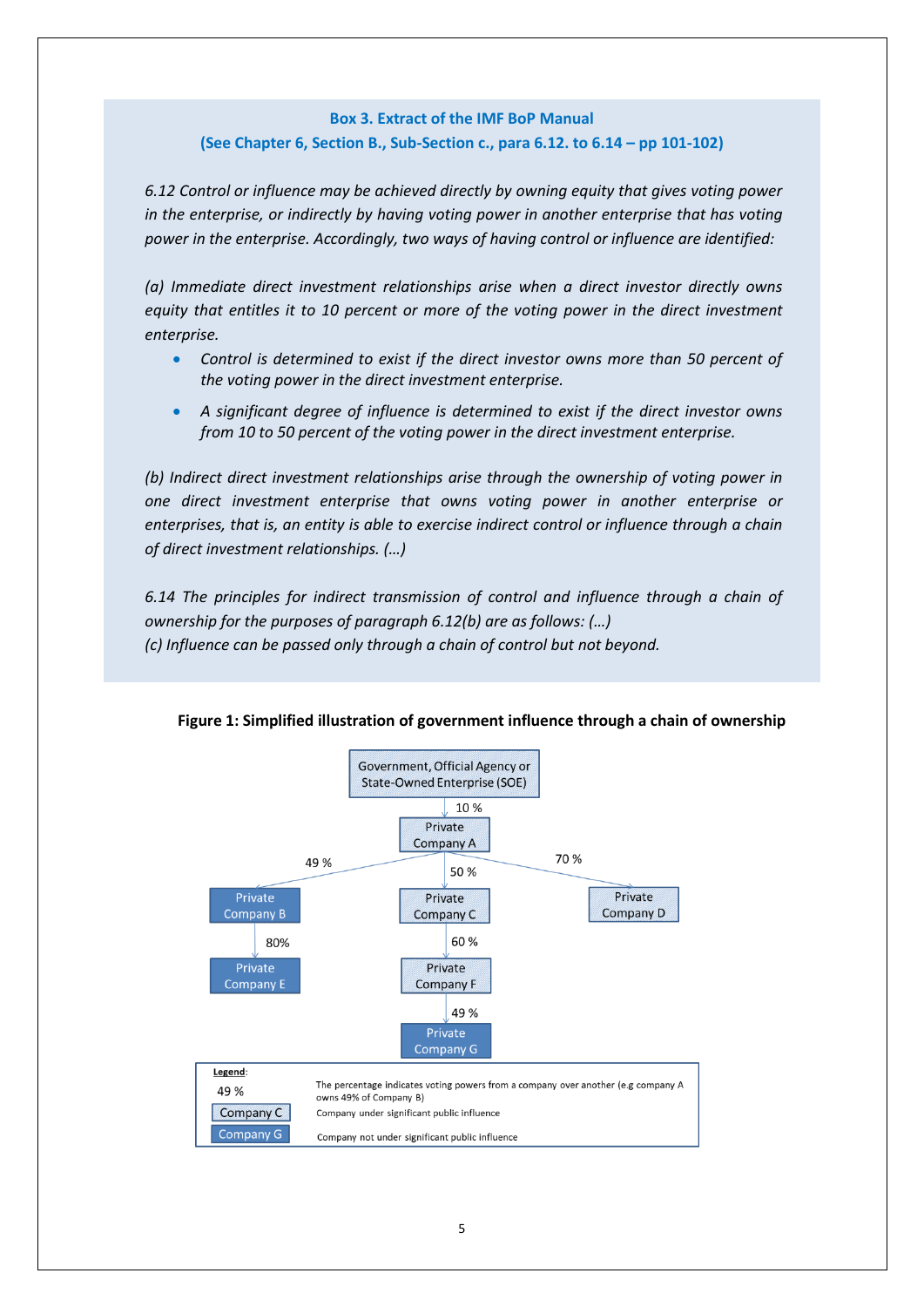12. Based on the above, one option for TOSSD reporting would be to define companies under significant government influence as "enterprises where an official entity owns 10 to 50% of voting powers". A more comprehensive but also more complex definition would be to also include "enterprises influenced through an indirect chain of control of 50% or more of voting powers". A third option could be to acknowledge influence through an indirect chain of control without defining it through voting powers, i.e. leaving the interpretation to the provider.<sup>18</sup>

13. Taking into account the definitions of the term "official" in the context of traditional aid outlined above, the scope of the term "officially-supported" as defined in the issues paper proposed for discussion at the 6 July meeting, and the IMF definition of "companies under a significant degree of influence", the following definition of "officially-supported" in the context of TOSSD can be proposed.

### **Box 4. Proposed definition of "officially-supported resources" in the context of TOSSD**

1. In the context of TOSSD, "officially-supported resources" are defined as:

a) resources provided by:

**.** 

- i) official agencies, including state and local governments, or by their executive agencies,
- ii) state-owned companies and enterprises under government control, and
- iii) enterprises under significant public influence defined as

### **OPTION 1:** *enterprises where an official entity directly owns 10 to 50% of voting powers*.

**OPTION 2:** *enterprises where an official entity directly owns 10 to 50% of voting powers or enterprises influenced through "indirect" direct investment relationships with a chain of control of 50% or more of voting powers.*

**OPTION 3:** *enterprises where an official entity directly owns 10 to 50% of voting powers or other enterprises under significant public influence as defined by the TOSSD provider.*

- b) private resources mobilised by official interventions.
- 2. Officially-supported resources in the TOSSD definition thus cover:

i) official resources provided through a grant, a debt instrument or an equity investment and

ii) private resources mobilised by official interventions, recognising that these interventions may or may not constitute resource flows themselves.

 $18$  This is to take into account several cases where influence can be exercised inside or outside of a direct investment relationship. See paragraphs 6.13 to 6.24 in Balance of payments and international investment position manual, Washington, D.C.: International Monetary Fund, 2009, 6th edition (Chapter 6, Section B., Sub-Section c.).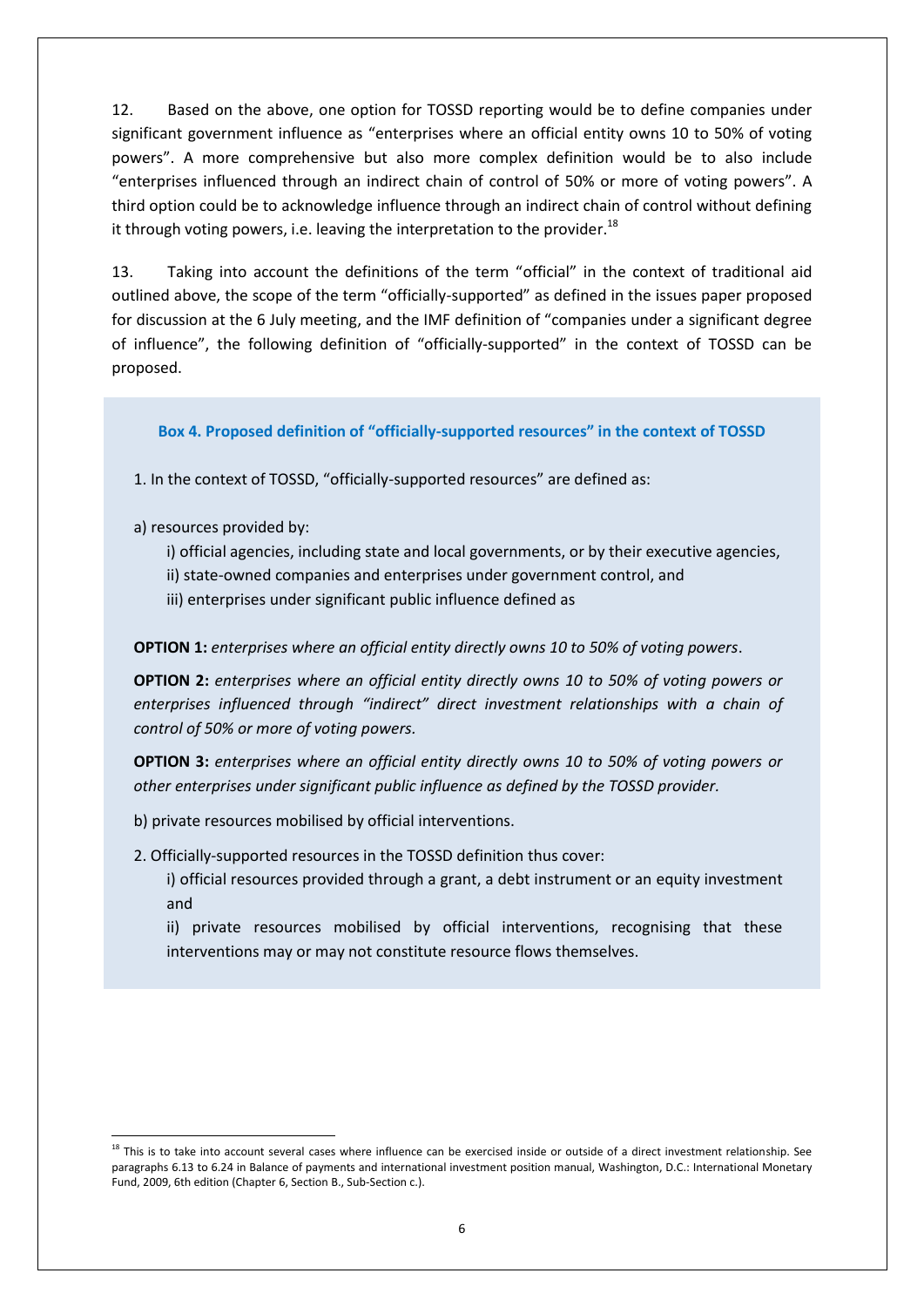#### **Issues for discussion**

Task Force members are invited to consider the following questions:

- *Do Task Force members agree with the definition of the term "officially supported" as outlined above?*
- *Which option for defining "enterprises under significant public influence" would Task Force members favour, also taking into account the feasibility of collecting the relevant data?*

### **IV. THE TERM "DEVELOPING COUNTRY"**

### **Key conclusions and guidance from the first TOSSD Task Force meeting**

14. In the first meeting of the Task Force on 6 July, there was no consensus on how "developing country" would be defined in the TOSSD measure – and therefore how to establish a list of developing countries to use in the context of TOSSD. Several Task Force members proposed that the OECD DAC List of ODA Recipients or the World Bank Country and Lending Groups be used for the sake of simplicity. Others felt that these lists could be a starting point for discussions, with the possibility of establishing a broader list.

15. Several options were put forward towards establishing an initial list of developing countries, recognising that this was a very sensitive issue, including within the UN:

- One Task Force member emphasised the high number of poor people residing in middleincome countries and proposed investigating the United Nations Economic Commission for Latin America and the Caribbean's (UNECLAC's) work on structural gaps, which takes into account several dimensions beyond GNI per capita. For example, in line with the SDG's "leaving no one behind" principle, TOSSD could include countries that have recently graduated from ODA.
- Others proposed adding additional criteria (still to be determined) to existing criteria, and setting upper boundaries to determine eligibility.
- One Task Force member proposed a mixed approach with a first process where countries would opt-in voluntarily, and a second phase where additional countries would be added to the list of TOSSD-eligible countries based on SDG criteria still to be developed.
- One Task Force member thought that making the list flexible with an opt-in, opt-out option – given the universality of the 2030 Sustainable Development Agenda would nevertheless need to rely on a technical threshold to have a clear criterion for eligibility.
- One Task Force member proposed having two lists, the DAC List of ODA Recipients and the opt-in list, to signal opportunities for investments.

16. Future Task Force work on the definition of developing country should include a reflection on the mechanism for updating the "List of TOSSD-eligible countries" over time.

17. Taking into account comments by Task Force members from the July meeting, the Secretariat has undertaken further research and proposes three options to advance the discussion,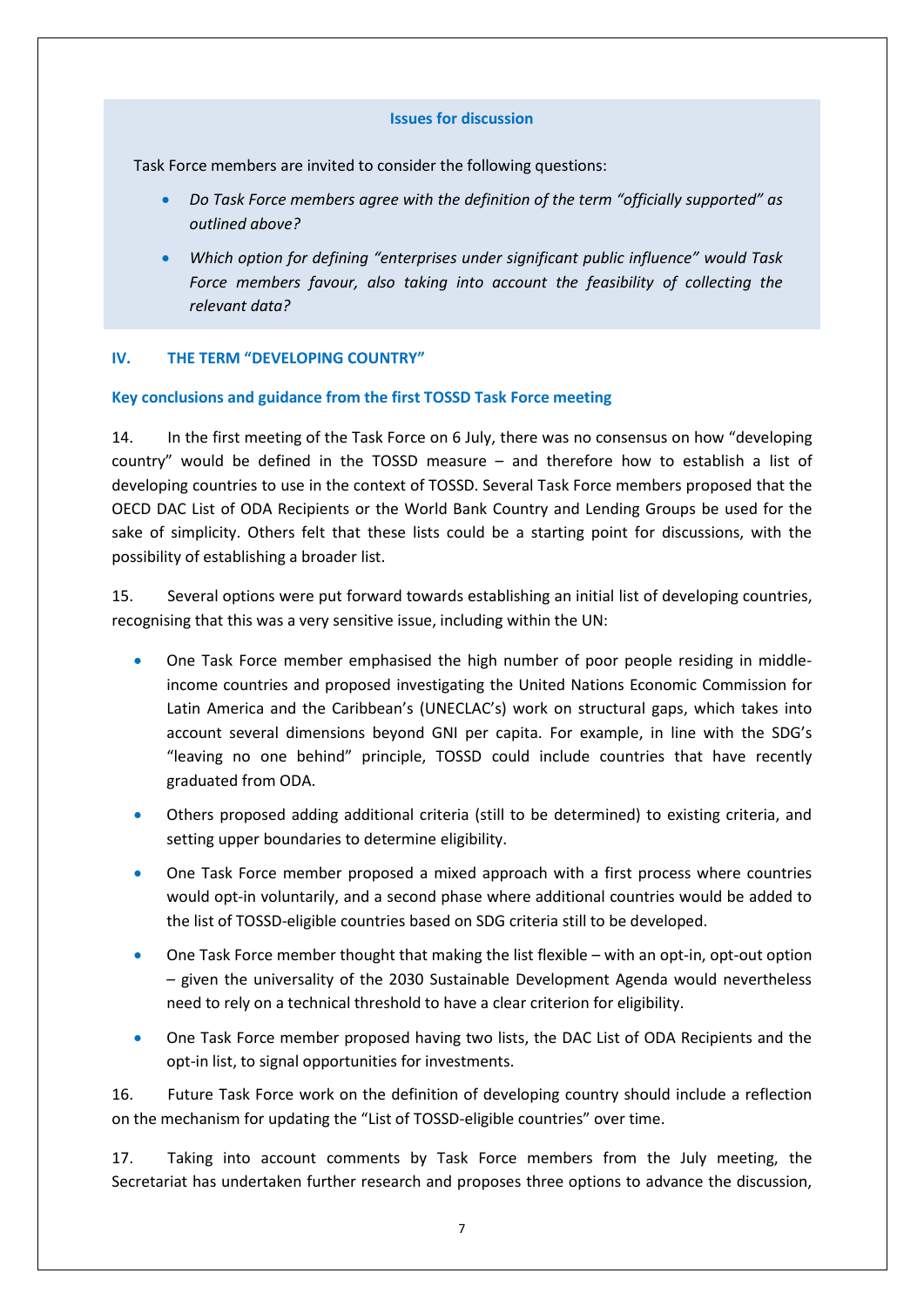highlighting for each of these options their respective advantages and drawbacks. The three broad options are i) **an existing list of "developing countries" (Option 1), ii) a list based on a multidimensional approach to sustainable development (Option 2) or iii) a voluntary list (Option 3).** 

18. **Option 1 – relying on an existing list of "developing countries"** TOSSD would rely on one of the existing lists, such as the DAC List of ODA recipients<sup>19</sup>, the World Bank Country and Lending Groups List<sup>20</sup>, or one of the other lists developed by international organisations for their analyses, such as the UNCTAD<sup>21</sup> list in the context of their foreign direct investment analysis or the IMF list<sup>22</sup> in the context of the World Economic Outlook.

| <b>Pros</b>                                                | <b>Cons</b>                                             |
|------------------------------------------------------------|---------------------------------------------------------|
| Simplicity: the lists already exist and processes          | Degree of alignment with the 2030 agenda:               |
| are in place for updating them.                            | the new 2030 agenda covers many dimensions              |
|                                                            | and none of the main existing lists allow for a         |
|                                                            | comprehensive view on all the social,                   |
|                                                            | economic and environmental dimensions that              |
|                                                            | are found in the 2030 Agenda.                           |
| <b>Existing</b><br>lists<br>already<br>agreed<br>are<br>as | lists<br>are currently<br><b>Existing</b><br>challenged |
| <b>international references:</b> the sources of these      | <b>internationally:</b> existing lists are currently    |
| lists (the UN or the World Bank) would ensure              | challenged by some countries because of their           |
| wide international acceptance.                             | perceived<br>inadequacy to<br>accompany                 |
|                                                            | developing countries along their development            |
|                                                            | pathways (e.g. transition from middle- to high-         |
|                                                            | income categories).                                     |
| Existing lists rely on technical thresholds: the           |                                                         |
| World Bank and the UN LDC lists rely on                    |                                                         |
| technical thresholds.                                      |                                                         |

# **Table 1: Preliminary analysis of pros and cons of using an existing list of developing countries**

19. **Option 2 – relying on a list based on "multidimensional" criteria** The rationale for this option is the recognition that GNI per capita – which is the basis for the existing lists in Option 1 may not be sufficient to assess i) countries' level of social, economic and environmental development (e.g. vis-à-vis the various dimensions of the SDGs) or ii) specific country circumstances (e.g. vulnerability issues faced by high-income Small Island Developing States with regards to climate change) or capacities (e.g. the capacity of countries to mobilise resources). These approaches are high on the agenda in the context of SDG monitoring efforts.<sup>23</sup>

**<sup>.</sup>** <sup>19</sup> [http://www.oecd.org/dac/stats/daclist.htm,](http://www.oecd.org/dac/stats/daclist.htm) which includes the UN list of Least developed countries (LDCs – available at [http://unohrlls.org/about-ldcs/.](http://unohrlls.org/about-ldcs/) It is worth noting that the LDC list is based on a multi-dimensional approach and could therefore fall into the option 2 further below, but this list would be considered as far too restrictive in the context of TOSSD.

<sup>&</sup>lt;sup>20</sup> <https://datahelpdesk.worldbank.org/knowledgebase/articles/906519-world-bank-country-and-lending-groups>

<sup>21</sup> <http://unctad.org/en/Pages/DIAE/FDI%20Statistics/FDI-Statistics-Bilateral.aspx>

<sup>22</sup> <http://www.imf.org/external/pubs/ft/weo/faq.htm#q4b>

<sup>23</sup> <https://sustainabledevelopment.un.org/index.php?page=view&type=20000&nr=2198&menu=2993>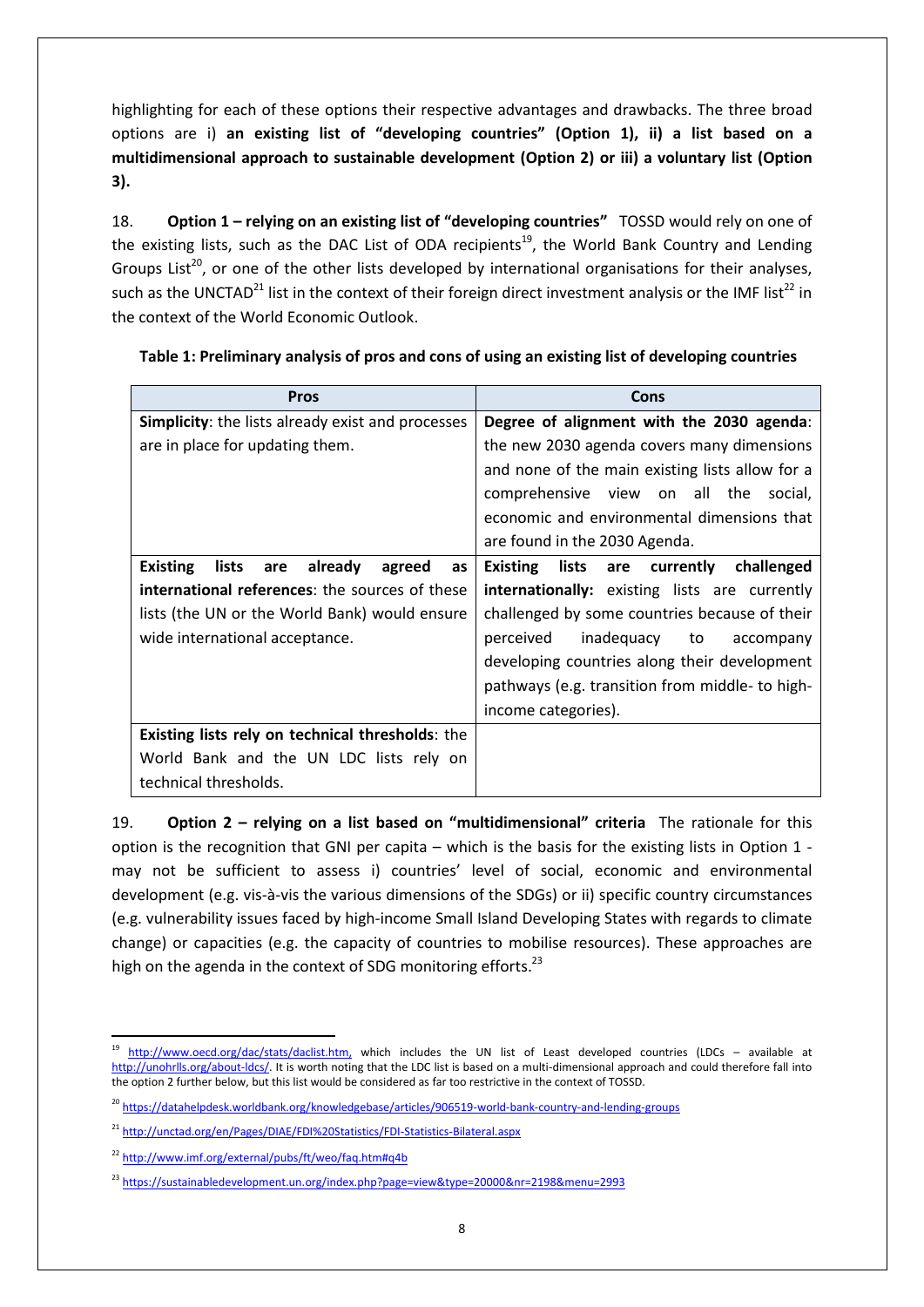20. There are several key international indices and measurement frameworks that allow for a clustering of groups of countries based on multidimensional criteria that could be drawn up in establishing a "List of TOSSD-eligible countries":

- The Human Development Index (HDI)<sup>24</sup>: the Human Development Index aims to be "a summary measure of average achievement in key dimensions of human development: a long and healthy life, being knowledgeable and have a decent standard of living". This measurement system classifies countries according to four different levels of human development: very high, high, medium and low human development.<sup>25</sup>
- *Well-being approach*: a possible approach would be to look at well-being approaches, as most of the dimensions analysed<sup>26</sup> are similar, though not fully identical to, the SDGs.
- *The multidimensional measurement of poverty and the structural gap analysis by UNECLAC*: as recommended by Task Force members, the Secretariat has made contact with UNECLAC and reviewed material related to the multi-dimensional measurement of poverty including the Multidimensional Poverty Index<sup>27</sup>, and work carried out in specific country contexts<sup>28</sup>. Since 2010<sup>29</sup>, UNECLAC has been developing multidimensional approaches, notably the "structural gaps approach" which assesses various sectors and dimensions that constrain development (e.g. fiscal policies, level of education, level of development of infrastructure, etc.). UNECLAC is now applying this approach in several countries<sup>30</sup>.
- *The vulnerability dimension*: the OECD-DAC has developed a multidimensional approach to vulnerability, which serves as a basis for clustering countries along different dimensions of vulnerability in its annual "States of Fragility Report".<sup>31</sup>

21. As highlighted during the first Task Force discussion in July, an important principle to follow, if Option 2 was favoured by the Task Force, would be the establishment of clear technical thresholds for TOSSD-eligibility.

22. The review of these different approaches led the Secretariat to draw the pros and cons of adopting such an approach in the context of TOSSD.

<sup>1</sup> <sup>24</sup> <http://hdr.undp.org/en/content/human-development-index-hdi>

<sup>&</sup>lt;sup>25</sup> <http://hdr.undp.org/en/composite/trends>

<sup>&</sup>lt;sup>26</sup> See for example the OECD Better Life index [\(http://www.oecdbetterlifeindex.org/\)](http://www.oecdbetterlifeindex.org/).

<sup>27</sup> <http://ophi.org.uk/multidimensional-poverty-index/global-mpi-2017/>

<sup>&</sup>lt;sup>28</sup> For example, the National Institute of Statistics of Costa Rica has made available a document (in Spanish) on a new methodology to measure poverty in Costa Rica:

[http://www.inec.go.cr/sites/default/files/documentos/pobreza\\_y\\_presupuesto\\_de\\_hogares/pobreza/metodologias/mepobrezaenaho201](http://www.inec.go.cr/sites/default/files/documentos/pobreza_y_presupuesto_de_hogares/pobreza/metodologias/mepobrezaenaho2015-01.pdf) [5-01.pdf](http://www.inec.go.cr/sites/default/files/documentos/pobreza_y_presupuesto_de_hogares/pobreza/metodologias/mepobrezaenaho2015-01.pdf)

<sup>&</sup>lt;sup>29</sup> <https://www.cepal.org/en/publicaciones/los-paises-de-renta-media-un-nuevo-enfoque-basado-en-brechas-estructurales>

<sup>30</sup> E.g. in Argentina (in Spanish): [https://www.cepal.org/es/notas/documento-la-cepal-enfoque-brechas-estructurales-desarrollo-aplicado](https://www.cepal.org/es/notas/documento-la-cepal-enfoque-brechas-estructurales-desarrollo-aplicado-al-analisis-provincias)[al-analisis-provincias](https://www.cepal.org/es/notas/documento-la-cepal-enfoque-brechas-estructurales-desarrollo-aplicado-al-analisis-provincias)

<sup>31</sup> <http://www.oecd.org/dac/conflict-fragility-resilience/states-of-fragility-report-series.htm>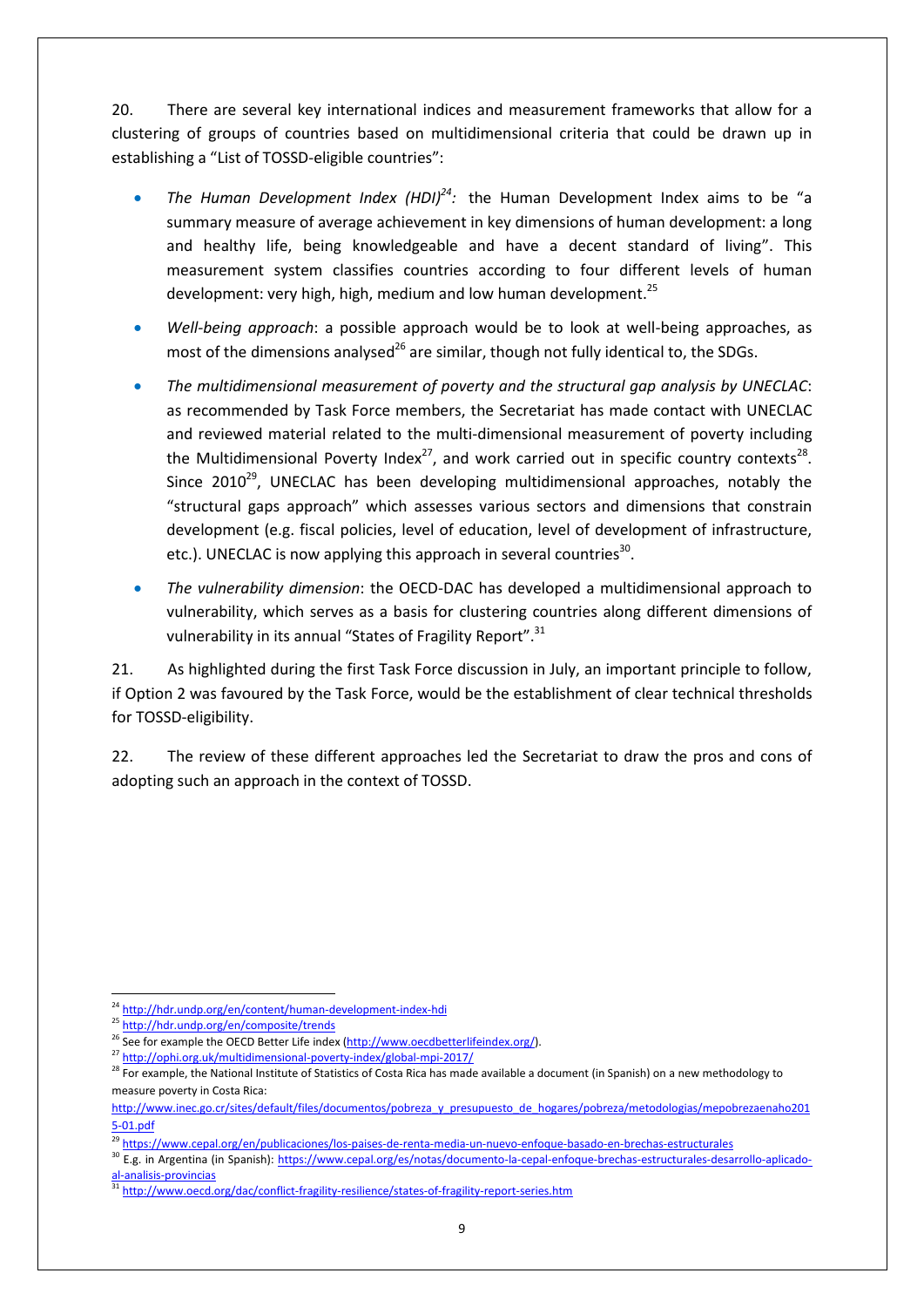**Table 2: Preliminary analysis of pros and cons of using an existing list based on a multidimensional approach**

| <b>Pros</b>                                  | Cons                                          |
|----------------------------------------------|-----------------------------------------------|
| Capturing the complexity of development      | Alignment with the 2030 agenda dimensions:    |
| situations and contexts: multidimensional    | available<br>if<br>global<br>indices.<br>even |
| approaches would permit broad acceptance, in | multidimensional, only look at<br>specific    |
| particular the perspective of Latin American | development dimensions (e.g. poverty, human   |
| countries and other middle-income countries  | development, vulnerability) and are<br>not    |
| (MICs).                                      | customised to the 2030 agenda.                |
| Relies on technical parameters reflecting    | Maturity of measurement frameworks: some      |
| several dimensions of development.           | of the available frameworks (e.g. UNECLAC)    |
|                                              | are constantly being improved.                |
|                                              |                                               |

23. Future work on this option would include carrying out a full mapping of existing approaches, gauging their potential for global acceptance in the UN context.

24. **Option 3 – a "voluntary" list** The rationale for this option is based on the view that the universality of the 2030 Agenda would require that all countries wishing to receive TOSSD resources should be eligible. Some international organisations, such as the WTO,<sup>32</sup> have already taken this approach. Other international processes have instead undertaken international negotiations to develop a list that best serves their specific purpose (e.g. United Nations Framework Convention on Climate Change -  $UNFCCC<sup>33</sup>)$ .

25. Several sub-options could be studied, should the Task Force wish to deepen this option:

- Option 3.1: As proposed by one Task Force member in July, one approach would be to start with a process where countries would opt-in voluntarily, and a second phase where additional countries would be added to the list of TOSSD-eligible countries based on SDG criteria still to be developed.
- Option 3.2: As proposed by another Task Force member in July, an existing list could be used in combination with an additional one signalling opportunities for investment.
- Option 3.3: Building on the proposal by another Task Force member, an option could be that the initial "List of TOSSD-eligible countries" includes all countries unless they opt out (OECD countries and other major providers would be expected to opt-out). A mechanism could be established to allow countries faced with extraordinary external economic, environmental or social shocks to opt-in.

[https://www.wto.org/english/tratop\\_e/devel\\_e/d1who\\_e.htm](https://www.wto.org/english/tratop_e/devel_e/d1who_e.htm): "There are no WTO definitions of "developed" and "developing" countries. Members announce for themselves whether they are "developed" or "developing" countries. However, other members can challenge the decision of a member to make use of provisions available to developing countries".

<sup>&</sup>lt;sup>33</sup> For more information, see [the list of Parties and Observers](http://unfccc.int/parties_and_observers/items/2704.php) to the UNFCCC.